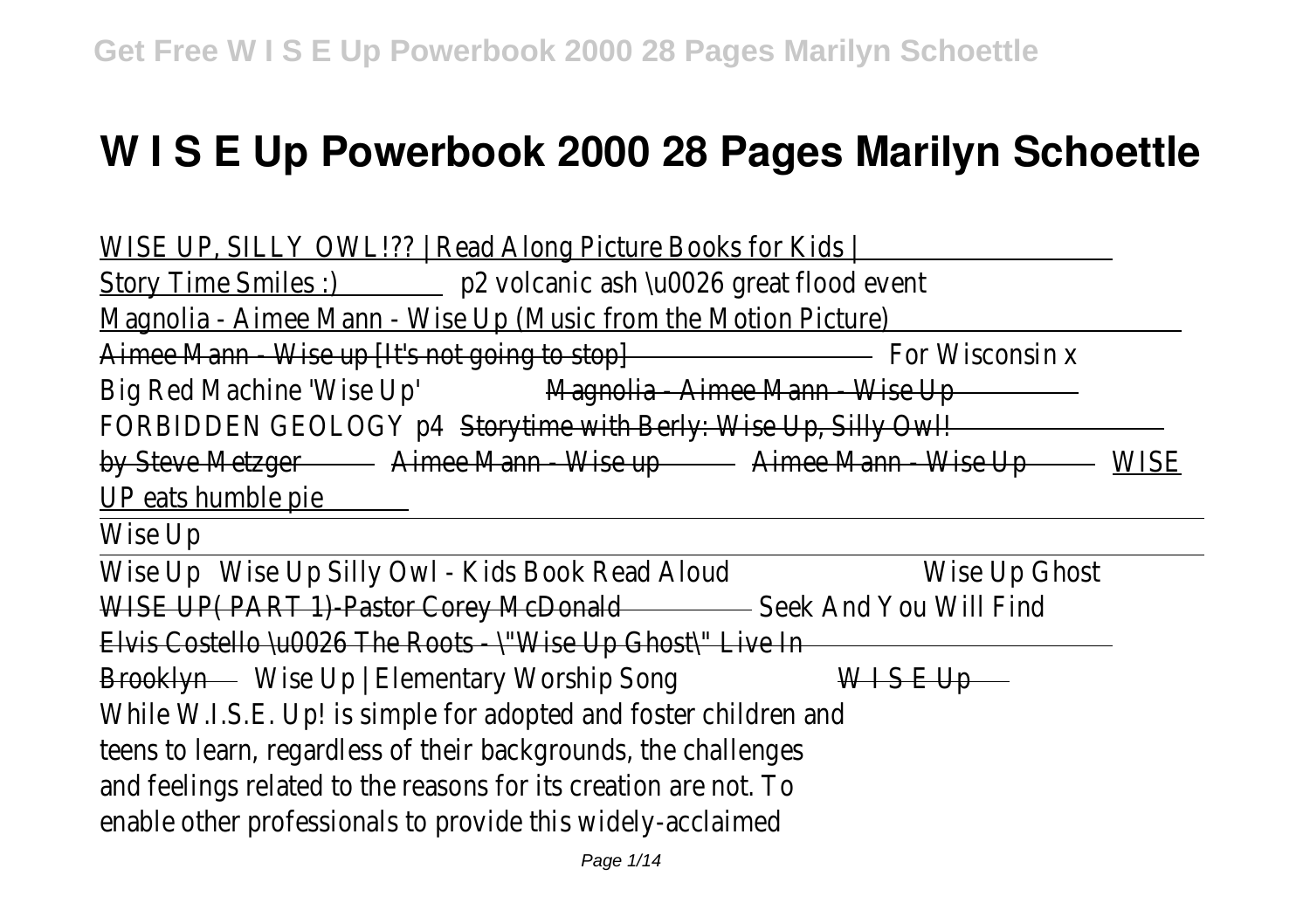program in their communities and to preserve its integrity, C.A.S.E. offers a "Train the Trainer" course.

W.I.S.E. Up! - C.A.S.E. - Nurture, Inspire, Empower Wize Up is an Independent school located within the Royal borough of Greenwich, offering specialist alternative educational provision for young people both male and female aged 11-16 on a full-time and part-time basis. Founded in 2008, we work with up to 40 young people who have a variety of social emotional, educational and behavioural needs ...

## Wize UP Independent School

Since its creation in 2003, W.I.S.E. Up! has grown to a nationally and internationally acclaimed program that has helped over 20,000 children who are adopted and their parents. The mission: create a safe place for children to express their feelings about being adopted and prepare them for the inevitable classmate's questions, neighbor's remark and insensitive school assignments.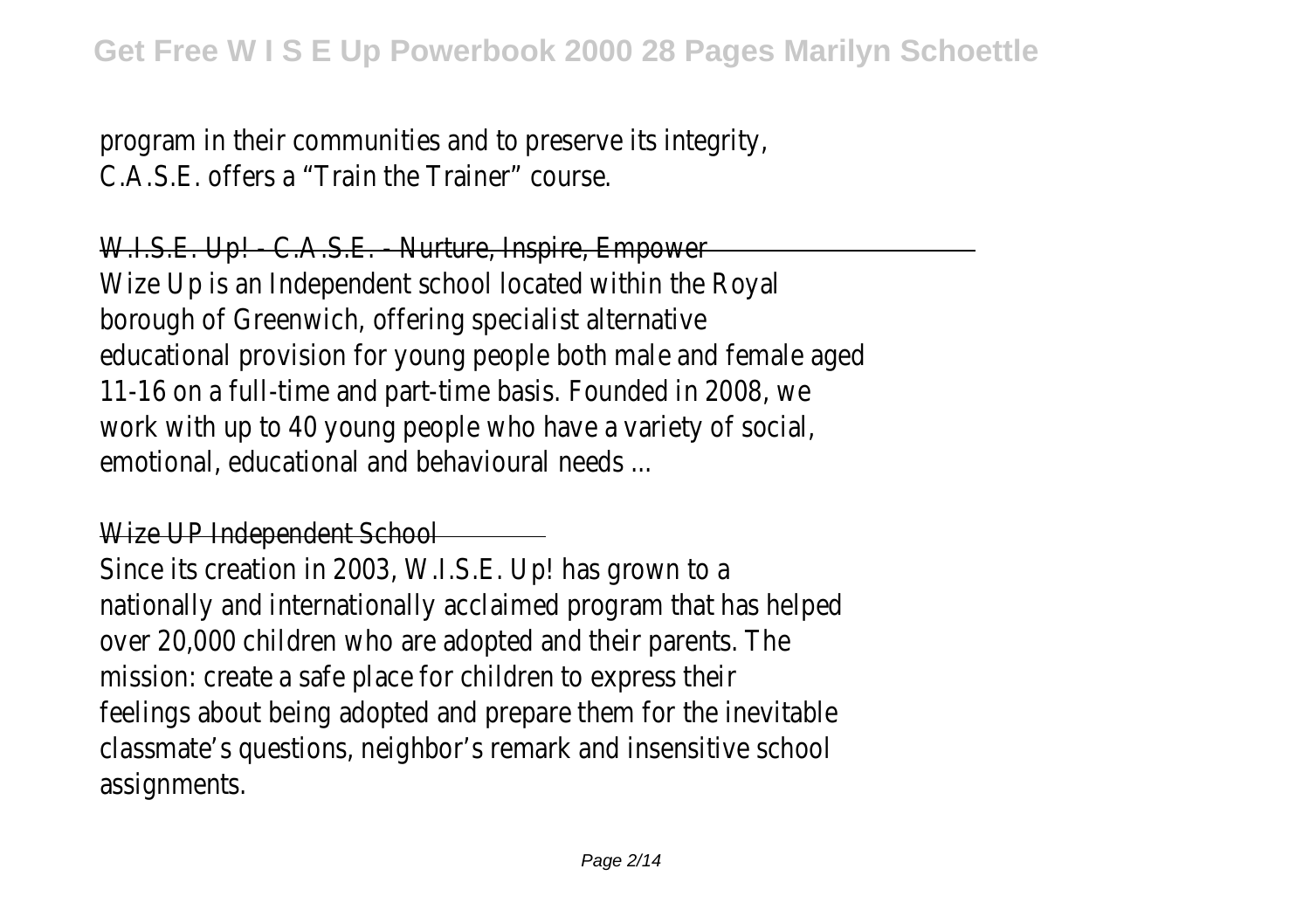#### W.I.S.E. Up! - C.A.S.E. - Nurture, Inspire, Empower

The UK's Leading Provider Of Team Building Activities. We come to you Bring All The Equipment Educational & Fun. WiseUp run mobile team building activity days in schools for students of all ages and group sizes, at a venue of your choice. We come to you and travel to locations across the UK. We bring all of the equipment needed for educational ...

The UK's Leading Provider Of Team Building Activities PRE-diluvian & Antediluvian ancient lost technology & their imprints / even petrifying of - ALL so called underground cities and rock cut structures were all...

#### WISE UP - YouTube

Looks like this is your first time signing in We just need to make sure that you are eligible to join Wise up, so please enter the details below to complete your registration. You can fine your employee ID on your most recent payslip. If we can't match your ID against our records we'll send a request to your HR team to confirm your eligibility.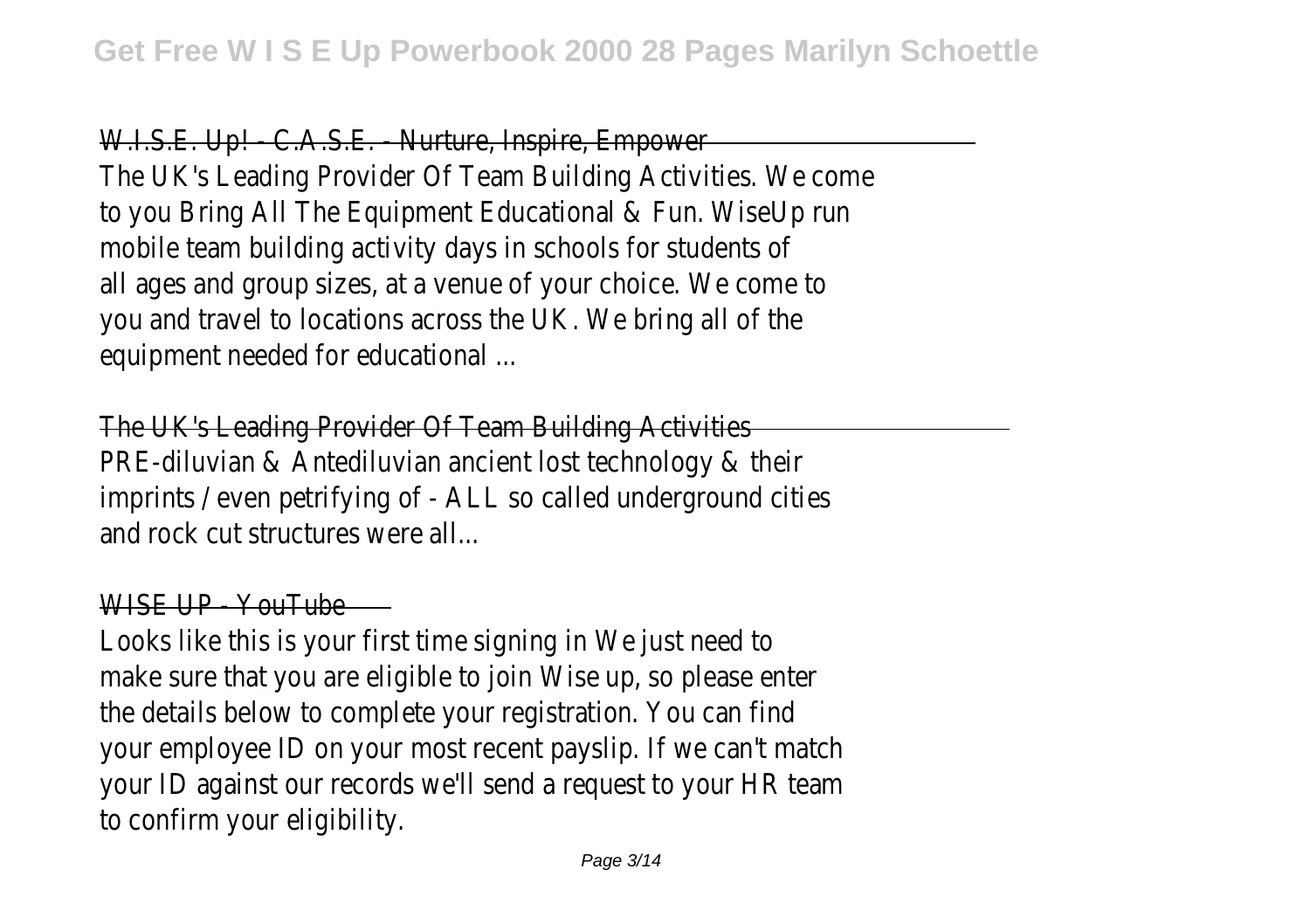## WISE UP | Login —

Latest from the Wise Up Campaign. Ofsted published its draft framework and handbooks on 16 th Jan 2019, followed by a consultation period for people to submit their views on the changes. Ofsted closed it's consultation on 5th April, and will publish the responses in the next couple of months

Wise Up to Wellbeing in Schools - Young Minds Convenient continuing education. Wise Up ® connects you to all the tools and courses you need to develop your career while meeting your continuing education requirements—all it takes is an internet connection and a BRAVO ID.

## Wise Up® | RSA Broker —

Welcome to the Blackboard e-Education platform—designed to enable educational innovations everywhere by connecting people and technology. System Announcements. We are in the cloud (Wednesday, August 26, 2020) We are in the cloud. Dear WSU Student. We are in the cloud. Please note that WiSeUp has been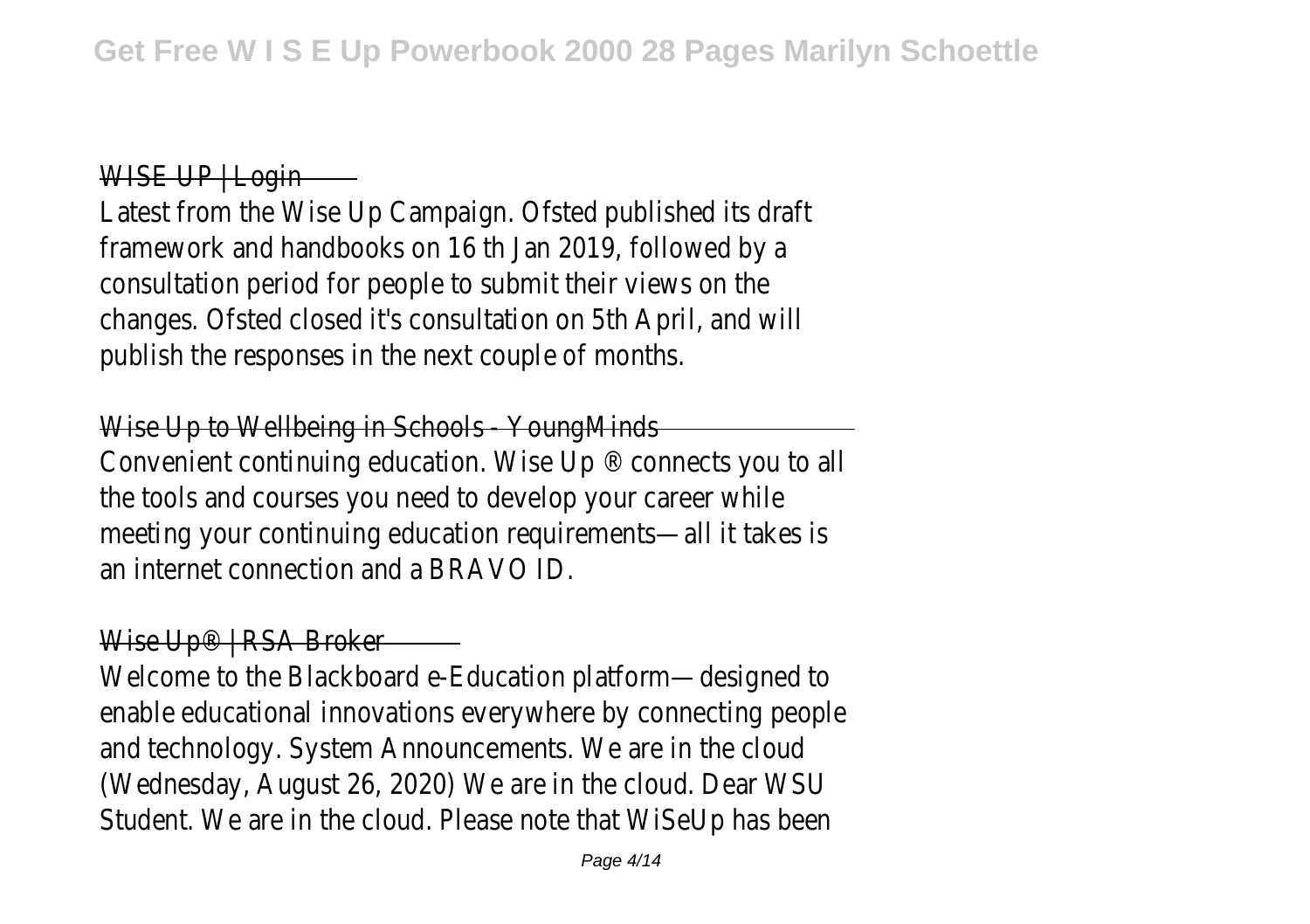moved to the cloud to improve performance.

## Blackboard Learn

SCRABBLE® is a registered trademark. All intellectual property rights in and to the game are owned in the U.S.A and Canada by Hasbro Inc., and throughout the rest of the world by J.W. Spear & Sons Limited of Maidenhead, Berkshire, England, a subsidiary of Mattel Inc. Mattel and Spear are not affiliated with Hasbro.

Unscrambler | Unscramble Scrabble Words | Word Unscrambler ... Wize Up - Havering. Info Get involved Referrals Coronavirus info. Last updated: 7 July 2020. The way you get support from us might be different for a while, but we are still here. We'll do everything we can to help you stay safe. Things are changing quickly, so keep checking ...

Wize Up - Havering info | Change Grow Live Shopping Made Fun. Join over 500 million others that have made their shopping more smart, fun, and rewarding.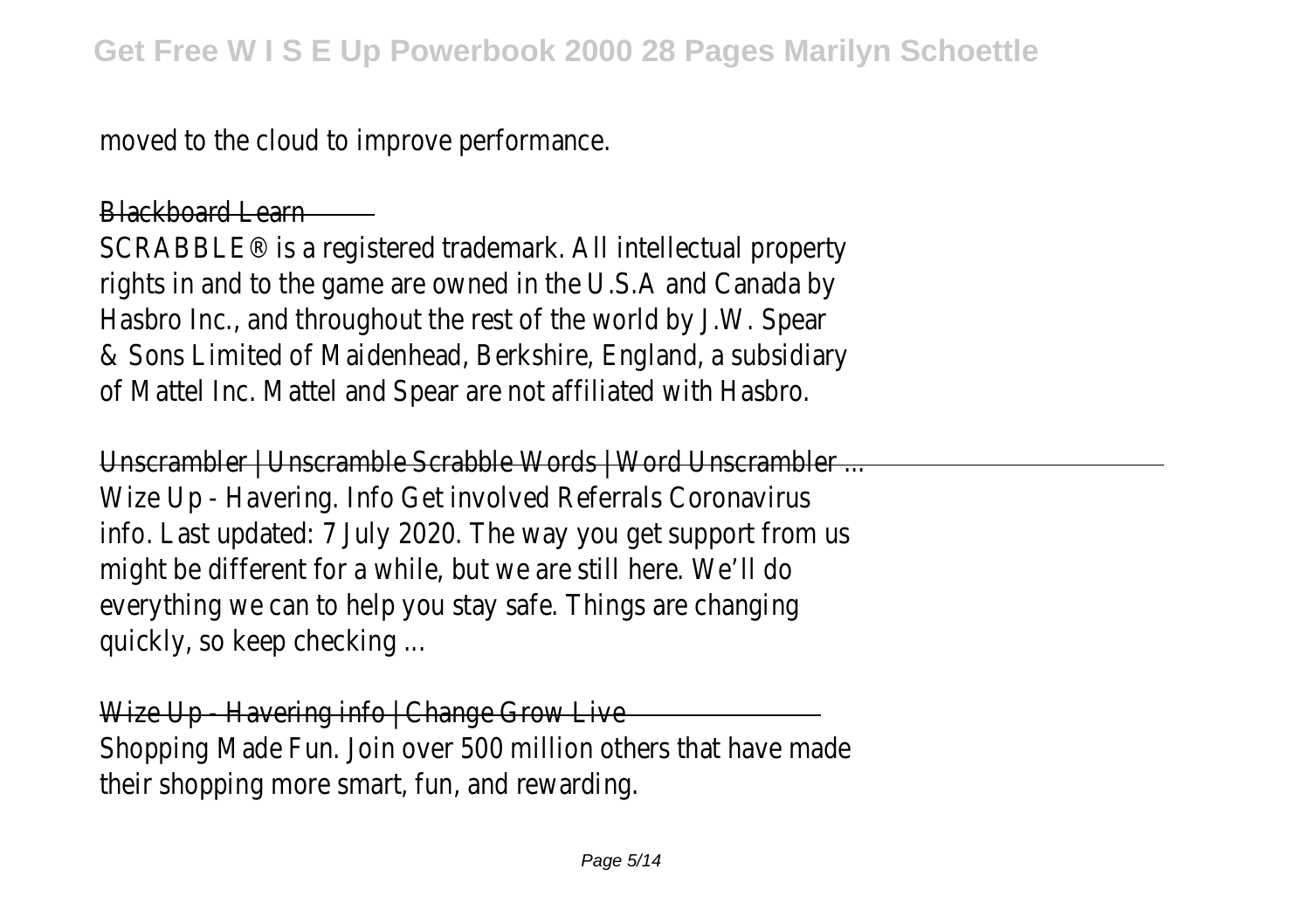Wish - Shopping Made Fun

The National Federation of Women's Institutes of England, Wales, Jersey, Guernsey and the Isle of Man is Incorporated in England & Wales as a Company Limited by Guarantee - No. 2517690. Charity registration No. 803793. Registered office: 104 New Kings Road, London SW6 4LY. Contact telephone number: 0207 371 9300.

National Federation of Women's Institutes | National ... SWIFT Codes and BIC codes are part of the ISO 9362 standards for sending money internationally. SWIFT stands for Society for Worldwide Interbank Financial Telecommunication, while BIC is short for Bank Identifier Code. SWIFT and BIC codes are used a over the world to identify bank branches when you make international payments, ensuring your money gets to the right place.

SWIFT Codes & BIC Codes for all the Banks in the World The official home of the latest WWE news, results and events. Get breaking news, photos, and video of your favorite WW Superstars.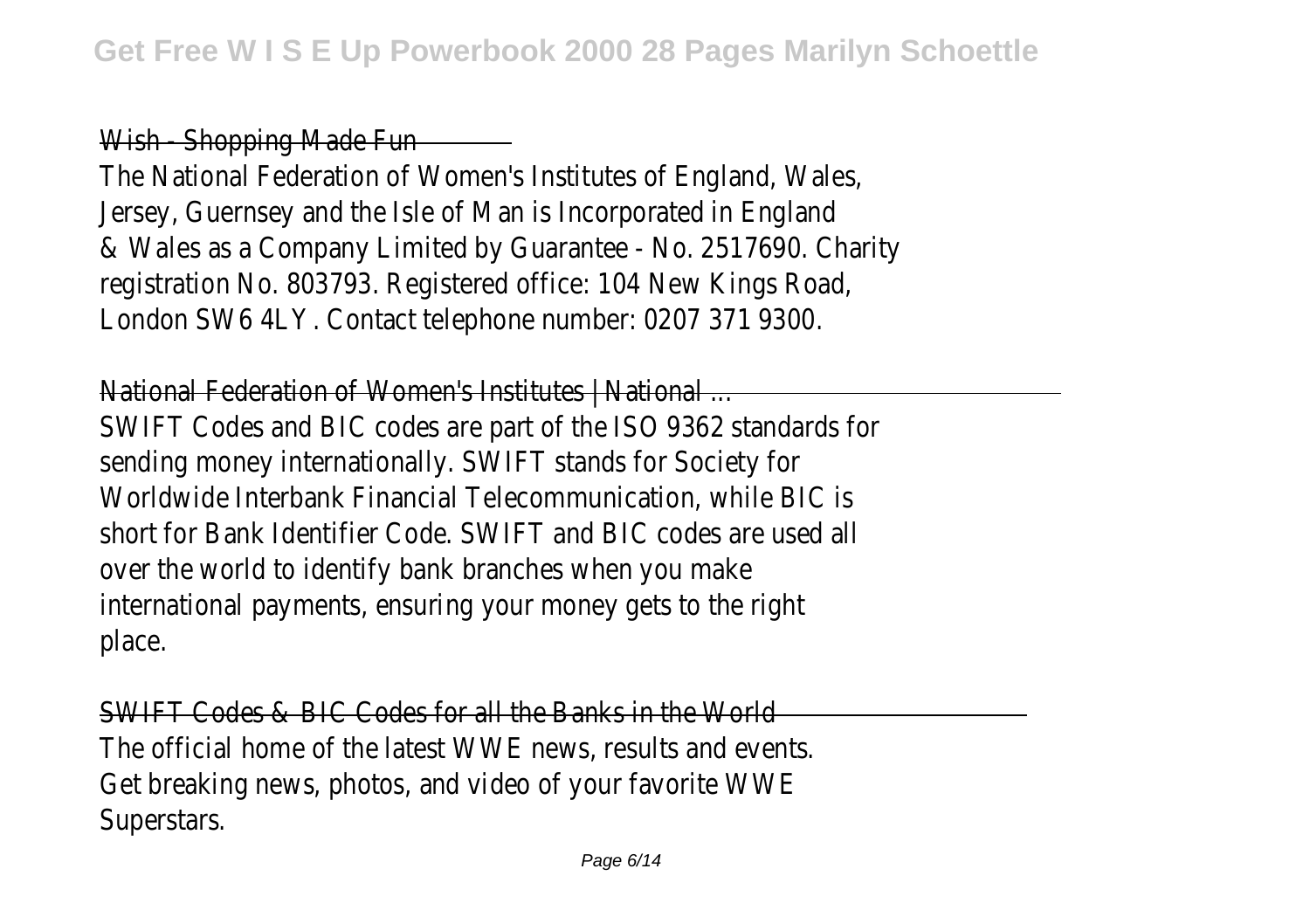WWE News, Results, Photos & Video - Official Site | WWI Sometimes it's "Ayuh, ayuh," with the accent on "Ay," pronounced like the letter A. Where I grew up there were a few varian pronunciations. One that I parrticularly liked can be represented as 'ea', in which the e as in bet is short and bears the accent, followed by a as in father.

A-up - phrase meaning and origin

Seesaw - Student driven digital portfolios and simple parent communication. For iOS, Android, Kindle Fire, Chromebooks and Computers with Chrome or Firefox. Free for teachers!

#### Seesaw

In this calculator/table, you may enter two of the four factors in Ohm's Law. They are Power (P) or (W), measured in Watts Voltage (V) or (E), measured in Volts, Current or Amperage (I), measured in Amps (Amperes), and Resistance (R) measured in Ohms.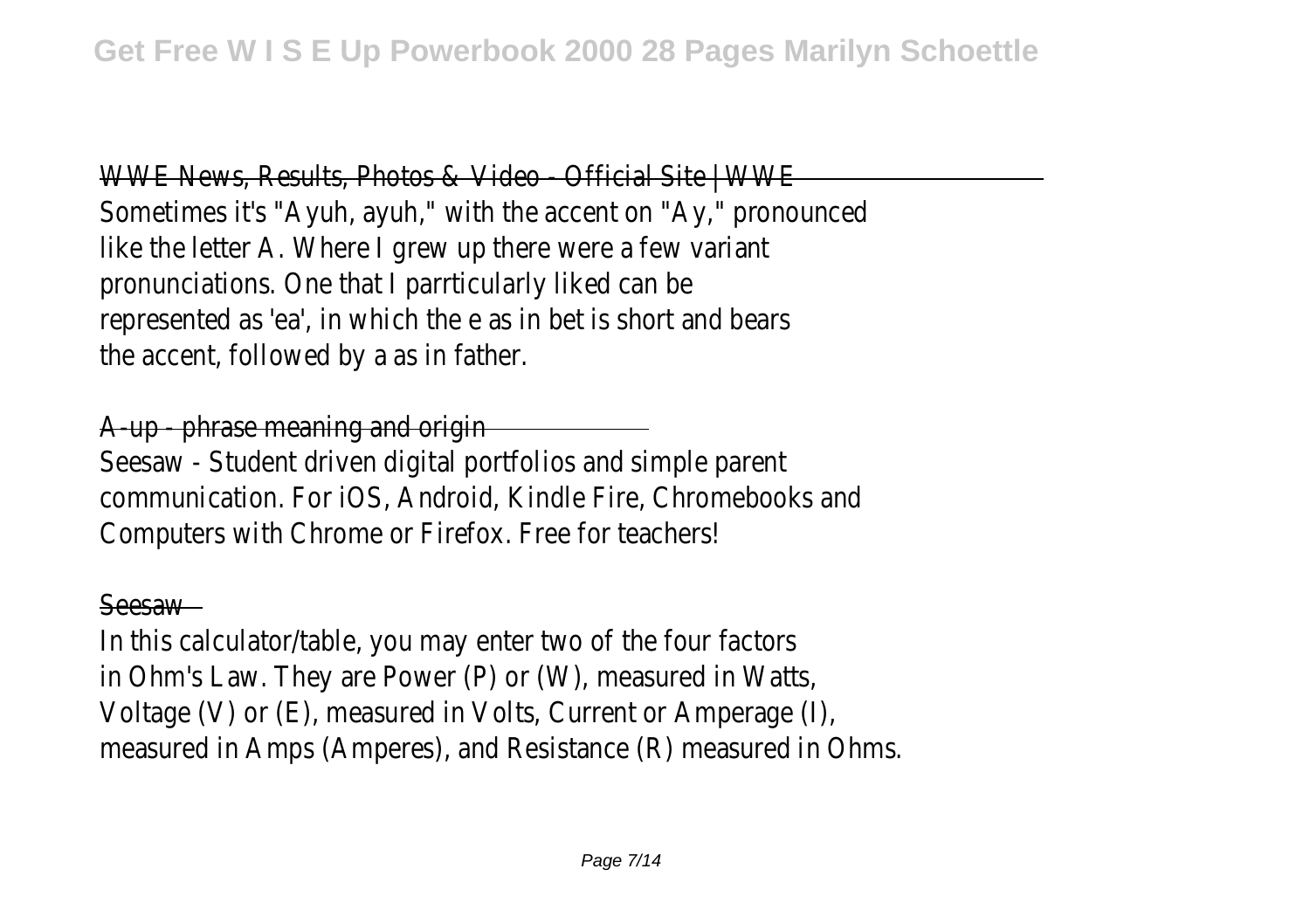WISE UP, SILLY OWL!?? | Read Along Picture Books for Kids Story Time Smiles :) p2 volcanic ash \u0026 great flood event Magnolia - Aimee Mann - Wise Up (Music from the Motion Picture) Aimee Mann - Wise up [It's not going to stop] For Wisconsin x Big Red Machine 'Wise Up' Magnolia - Aimee Mann - Wise Up FORBIDDEN GEOLOGY p4 Storytime with Berly: Wise Up, Silly Owl! by Steve Metzger - Aimee Mann - Wise up - Aimee Mann - Wise Up - WISE UP eats humble pie

Wise Up

Wise Up Wise Up Silly Owl - Kids Book Read Aloud Wise Up Ghost WISE UP( PART 1)-Pastor Corey McDonald - Seek And You Will Find Elvis Costello \u0026 The Roots - \"Wise Up Ghost\" Live In Brooklyn Wise Up | Elementary Worship Song WISE Up While W.I.S.E. Up! is simple for adopted and foster children and teens to learn, regardless of their backgrounds, the challenges and feelings related to the reasons for its creation are not. To enable other professionals to provide this widely-acclaimed program in their communities and to preserve its integrity, C.A.S.E. offers a "Train the Trainer" course.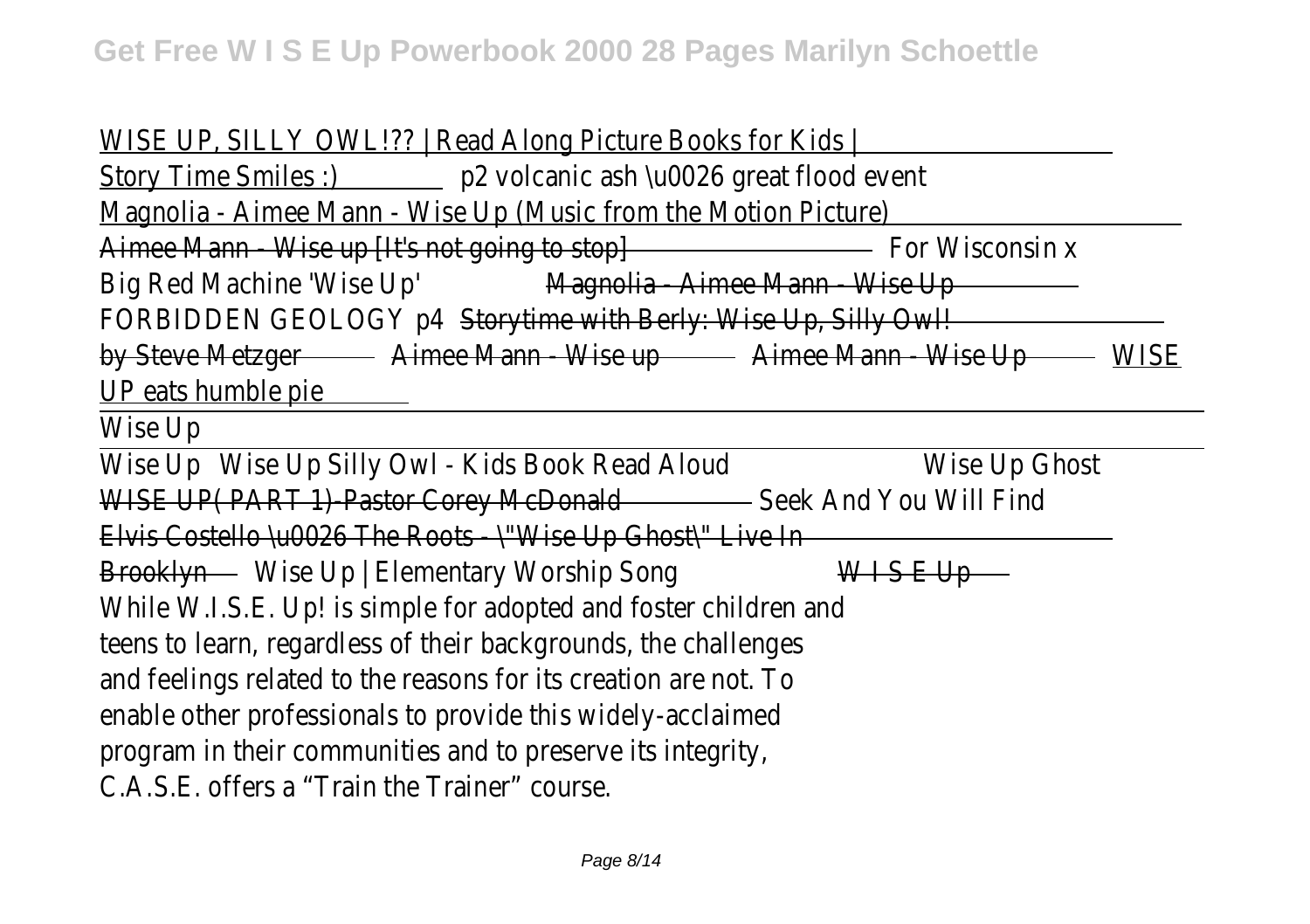W.I.S.E. Up! - C.A.S.E. - Nurture, Inspire, Empower Wize Up is an Independent school located within the Roya borough of Greenwich, offering specialist alternative educational provision for young people both male and female aged 11-16 on a full-time and part-time basis. Founded in 2008, we work with up to 40 young people who have a variety of social emotional, educational and behavioural needs ...

## Wize UP Independent School

Since its creation in 2003, W.I.S.E. Up! has grown to a nationally and internationally acclaimed program that has helped over 20,000 children who are adopted and their parents. The mission: create a safe place for children to express their feelings about being adopted and prepare them for the inevitable classmate's questions, neighbor's remark and insensitive school assignments.

W.I.S.E. Up! - C.A.S.E. - Nurture, Inspire, Empower The UK's Leading Provider Of Team Building Activities. We come to you Bring All The Equipment Educational & Fun. WiseUp run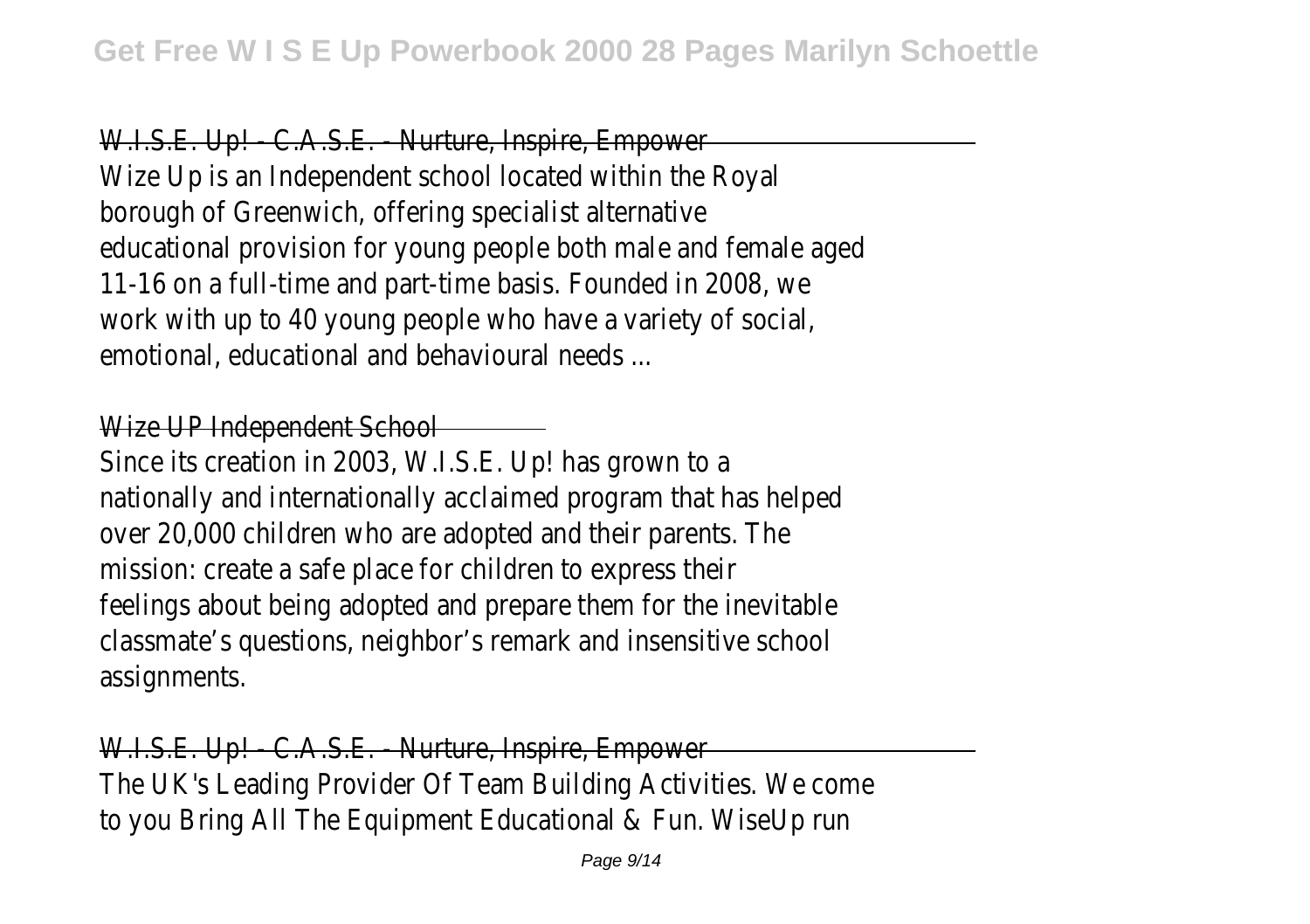mobile team building activity days in schools for students of all ages and group sizes, at a venue of your choice. We come to you and travel to locations across the UK. We bring all of the equipment needed for educational ...

The UK's Leading Provider Of Team Building Activities PRE-diluvian & Antediluvian ancient lost technology & their imprints / even petrifying of - ALL so called underground cities and rock cut structures were all...

## WISE UP - YouTube

Looks like this is your first time signing in We just need to make sure that you are eligible to join Wise up, so please enter the details below to complete your registration. You can fine your employee ID on your most recent payslip. If we can't match your ID against our records we'll send a request to your HR team to confirm your eligibility.

WISE UP | Login Latest from the Wise Up Campaign. Ofsted published its draft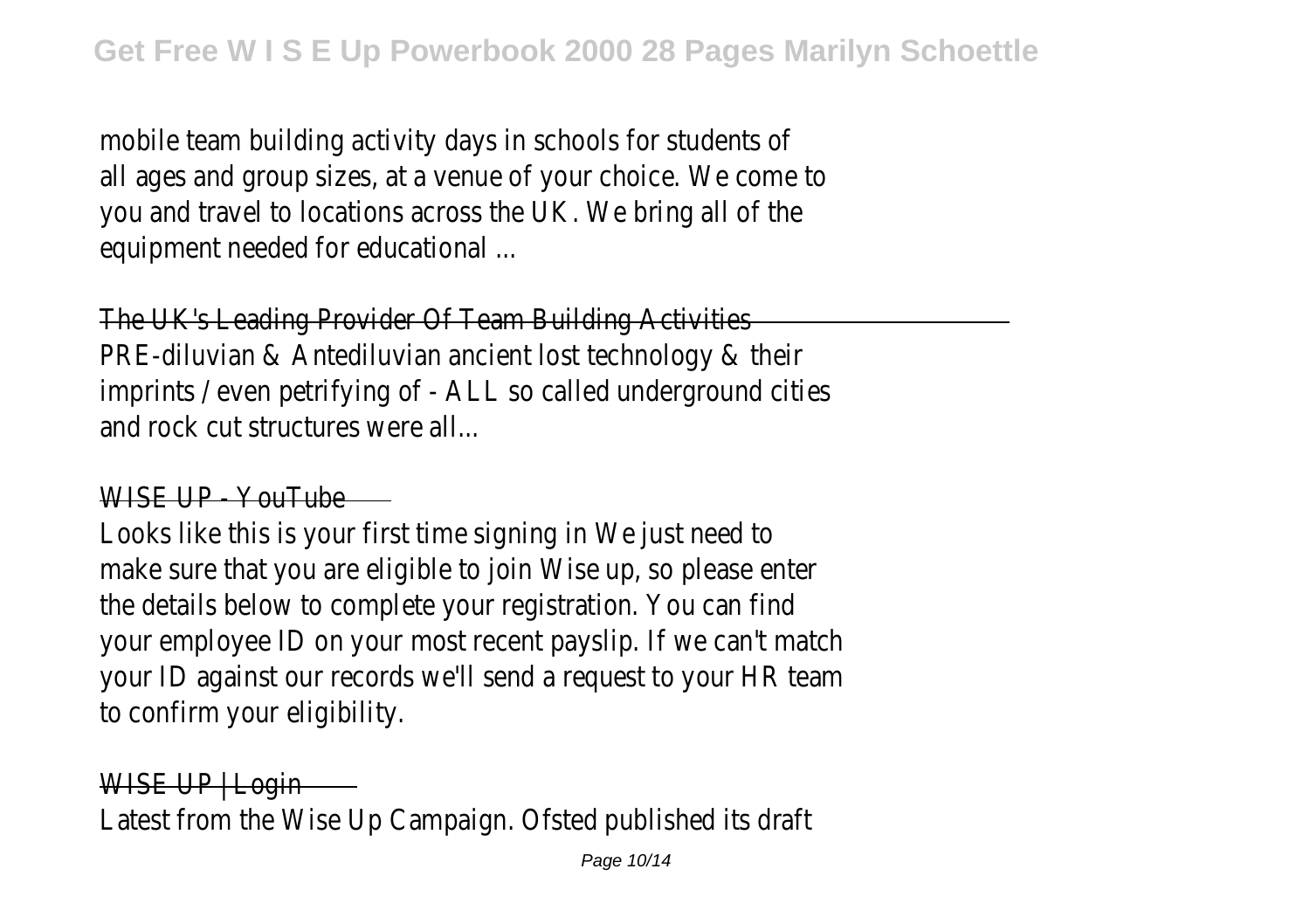framework and handbooks on 16 th Jan 2019, followed by a consultation period for people to submit their views on the changes. Ofsted closed it's consultation on 5th April, and will publish the responses in the next couple of months

Wise Up to Wellbeing in Schools - Young Minds

Convenient continuing education. Wise Up ® connects you to all the tools and courses you need to develop your career while meeting your continuing education requirements—all it takes is an internet connection and a BRAVO ID.

#### Wise Up® | RSA Broker —

Welcome to the Blackboard e-Education platform—designed to enable educational innovations everywhere by connecting people and technology. System Announcements. We are in the cloud (Wednesday, August 26, 2020) We are in the cloud. Dear WSU Student. We are in the cloud. Please note that WiSeUp has been moved to the cloud to improve performance.

Blackboard Learn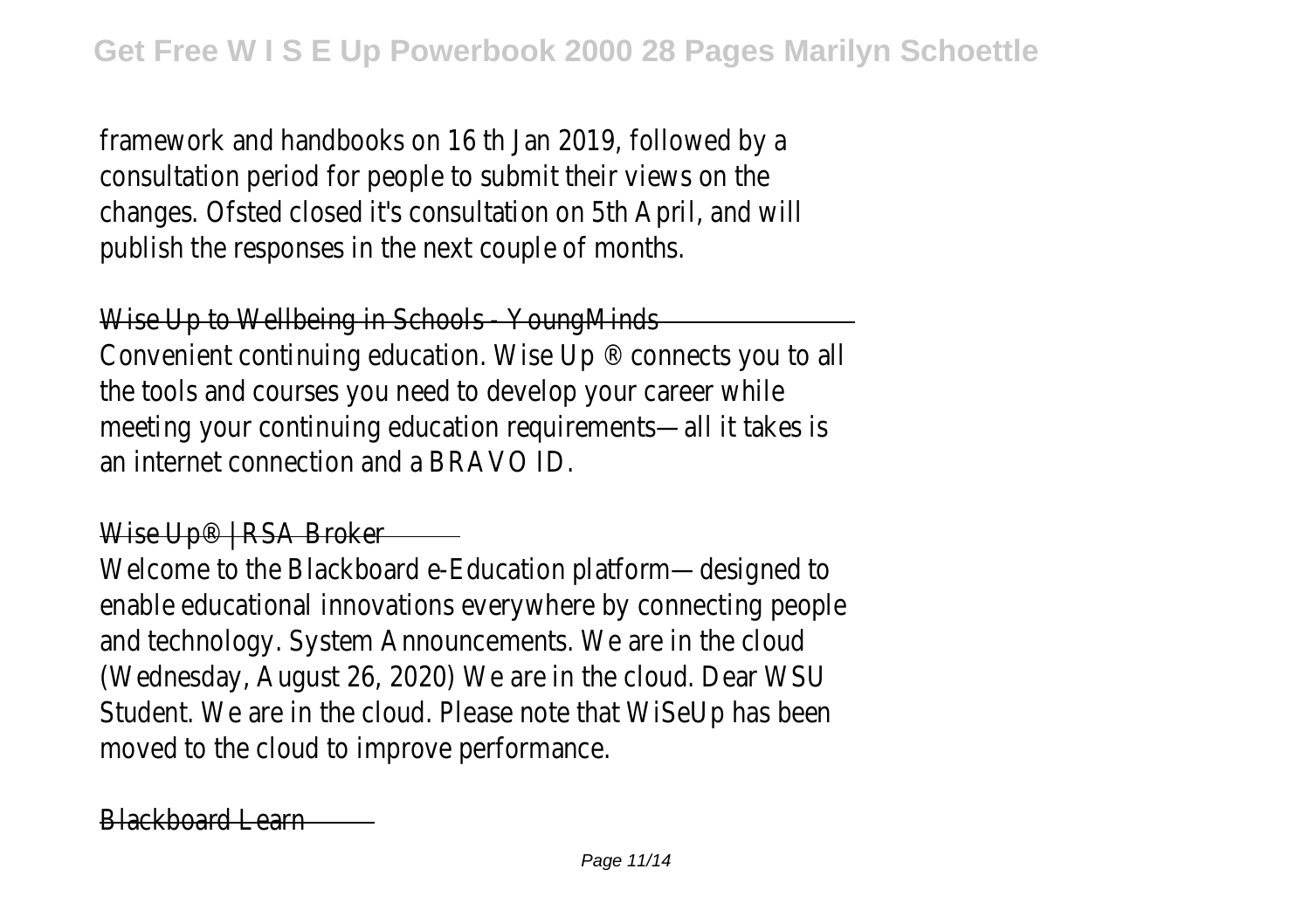SCRABBLE® is a registered trademark. All intellectual property rights in and to the game are owned in the U.S.A and Canada by Hasbro Inc., and throughout the rest of the world by J.W. Spear & Sons Limited of Maidenhead, Berkshire, England, a subsidiary of Mattel Inc. Mattel and Spear are not affiliated with Hasbro.

Unscrambler | Unscramble Scrabble Words | Word Unscrambler ... Wize Up - Havering. Info Get involved Referrals Coronavirus info. Last updated: 7 July 2020. The way you get support from us might be different for a while, but we are still here. We'll do everything we can to help you stay safe. Things are changing quickly, so keep checking ...

Wize Up - Havering info | Change Grow Live Shopping Made Fun. Join over 500 million others that have made their shopping more smart, fun, and rewarding.

Wish - Shopping Made Fun -

The National Federation of Women's Institutes of England, Wales, Jersey, Guernsey and the Isle of Man is Incorporated in England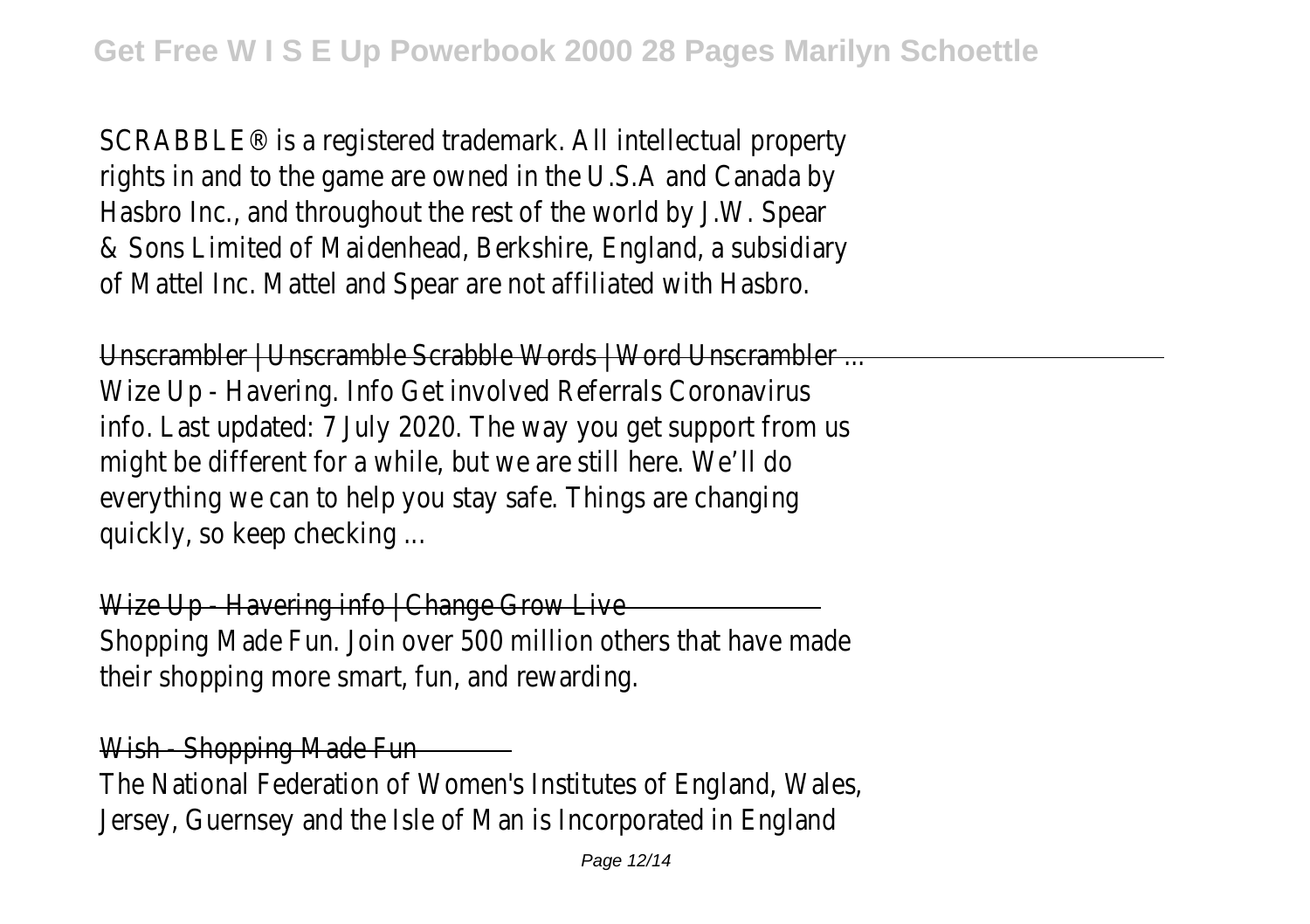& Wales as a Company Limited by Guarantee - No. 2517690. Charity registration No. 803793. Registered office: 104 New Kings Road, London SW6 4LY. Contact telephone number: 0207 371 9300.

National Federation of Women's Institutes | National . SWIFT Codes and BIC codes are part of the ISO 9362 standards for sending money internationally. SWIFT stands for Society for Worldwide Interbank Financial Telecommunication, while BIC is short for Bank Identifier Code. SWIFT and BIC codes are used a over the world to identify bank branches when you make international payments, ensuring your money gets to the right place.

SWIFT Codes & BIC Codes for all the Banks in the World The official home of the latest WWE news, results and events. Get breaking news, photos, and video of your favorite WW Superstars.

WWE News, Results, Photos & Video - Official Site | WW Sometimes it's "Ayuh, ayuh," with the accent on "Ay," pronounced